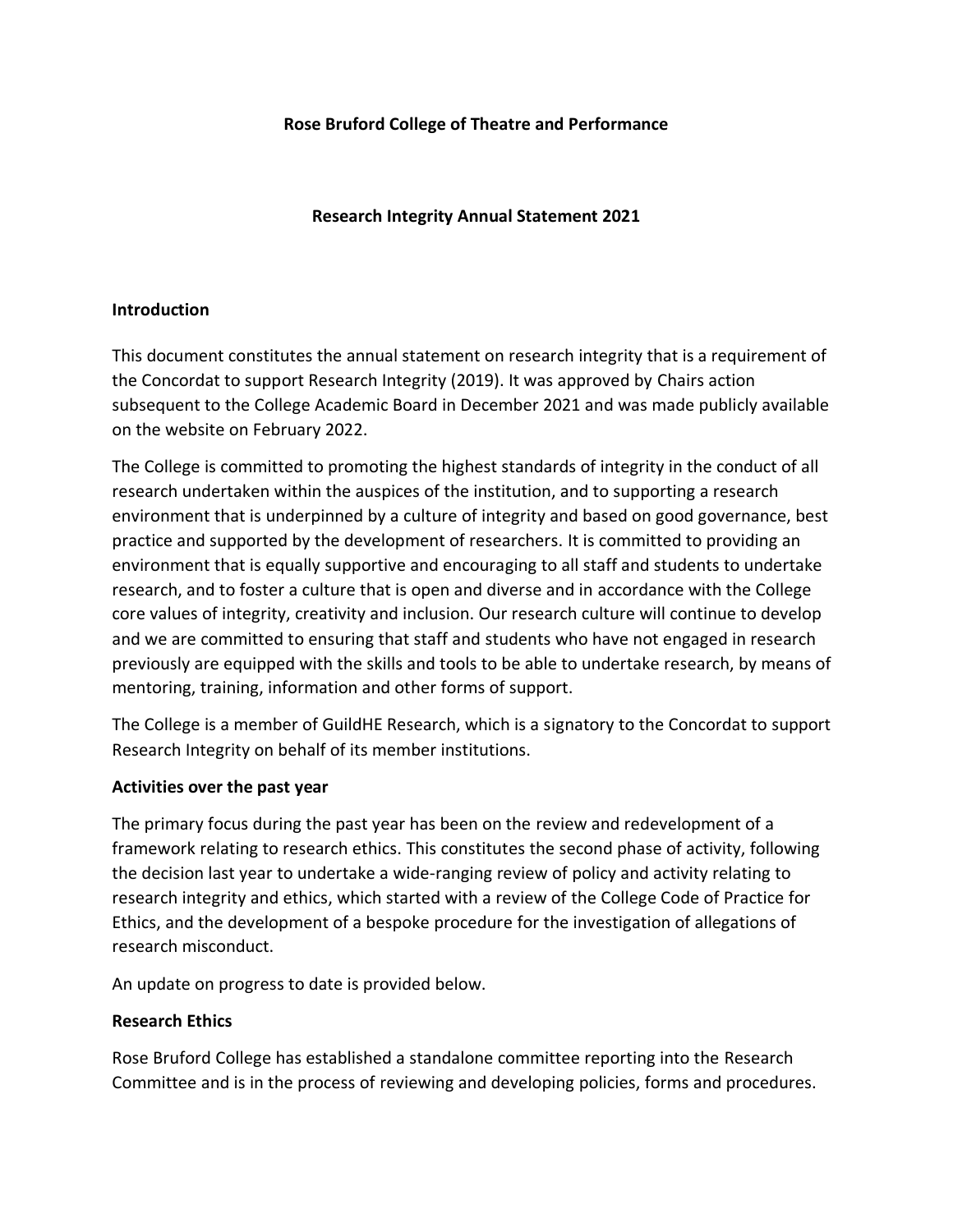The review is covering all elements of academic activity where research ethics has relevance. The College has agreed a policy statement on research ethics, which is included here as Appendix 1.

# **Research misconduct**

As indicated in the previous statement, the College has developed a procedure for the investigation and resolution of allegations received relating to research misconduct. This can be seen **here** and is on the public facing website, which also contains information on the Named Person and the confidential liaison point for people wishing to raise such matters.

The procedure was developed following best practice within the sector and is based around the principles set out in the UKRIO model procedure. It has undergone a light touch review during this year, and we are confident that it will ensure that the College is able to investigate any matter that arises in a way that is transparent, timely, robust and fair, and in accordance with the requirements set out in the Concordat to support Research Integrity and with good practice within the sector.

A more comprehensive review is planned for the next academic year, subsequent to the anticipated publication of the revised UK Research Integrity Office model procedure on research misconduct. For openness, it is noted here that the Research Manager at Rose Bruford College, Nicola Sainsbury, also works part time for the UK Research Integrity Office.

We will also be taking steps to ensure that all staff and students are aware of the procedure and their responsibilities under it.

The College did not receive any allegations of research misconduct over the previous year and hence did not undertake any formal investigations of research misconduct.

# **Future plans**

During the remainder of this academic session, the focus will be on the development of a suite of guidance and support to staff and students, to accompany the revised framework for research ethics and to embed research ethics into the undergraduate curriculum. This will include an update/development session for academic staff and research students in February 2022 and training for the Research Ethics Committee.

We also plan to prepare a short document setting out how to get started in research for those at the early career stage, and providing principles underpinning good practice in research, possibly in checklist form.

We will also be considering what mentoring, training and guidance needs to be provided, and what further ongoing activity we need to undertake to ensure development and fostering of a positive and open research culture.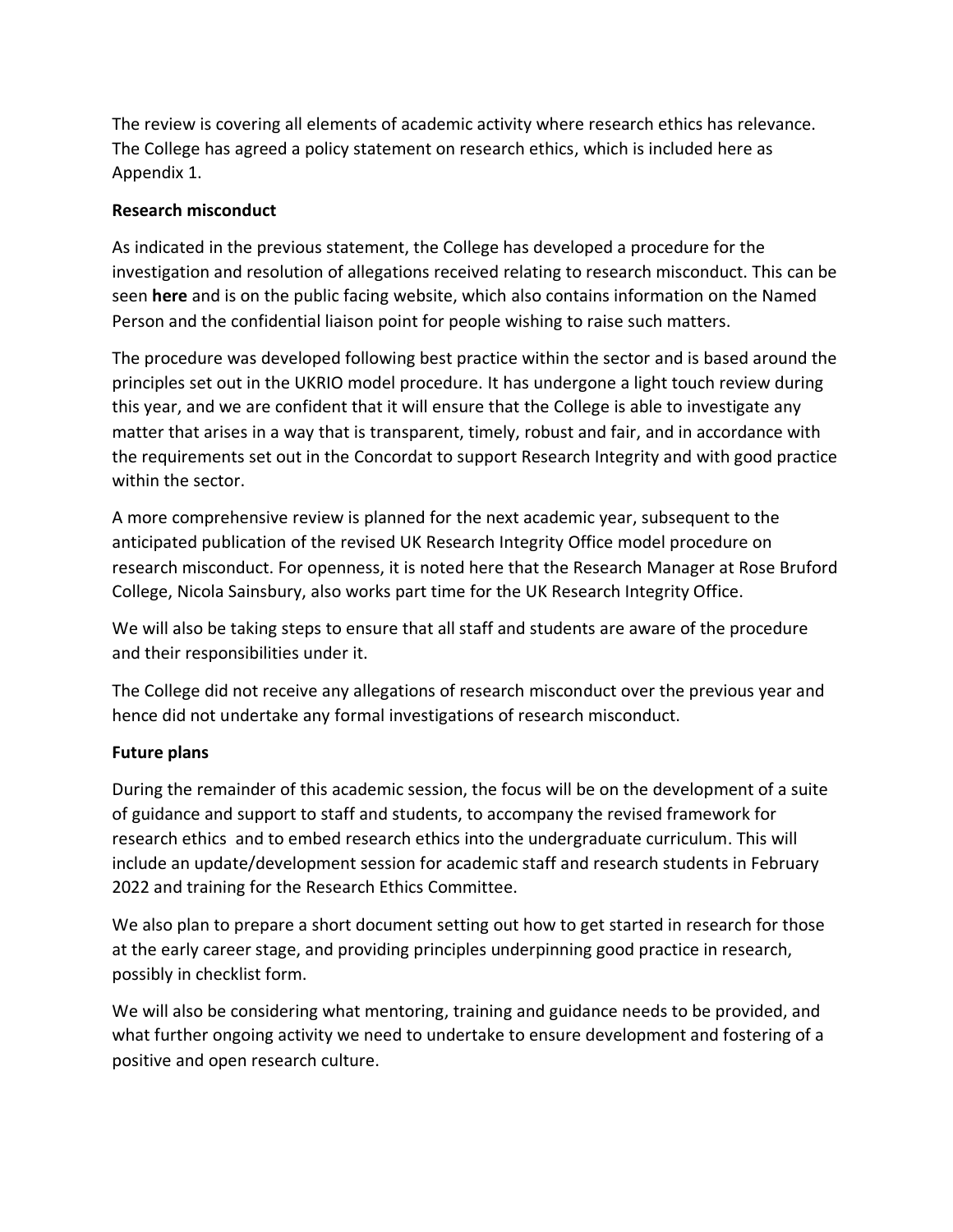### **Enquiries**

Please address any enquiries about this statement to [research@bruford.ac.uk.](mailto:research@bruford.ac.uk)

### **Appendix 1**

#### **Research Ethics Policy statement**

Rose Bruford College is reviewing and updating its framework for managing research ethics at the College. It has established a standalone committee reporting into the Research Committee and is in the process of drafting policies, forms and procedures to underpin the framework.

The review is covering all elements of academic activity where research ethics has relevance. Further information is provided below on each area:

### **Undergraduate research projects**

The Research Ethics Committee has determined that research ethics and other approvals should be built into the undergraduate curriculum as part of the curriculum review that is currently taking place. This will include education in how to conduct good research, and training on research ethics for students at the end of level 5 (or at an appropriate point for online students) prior to undertaking their individual research project at level 6. The approval process that students undertake prior to commencing their IRP will include a consideration of the ethical and other issues involved in undertaking the research project, as well as considering risk assessment and data management (including GDPR). The academic tutors/supervisors will also receive appropriate training in research ethics and the process to be followed (including consideration of processes for external supervisors).

The College is establishing a set of risk levels for research conducted at the College, which will determine the process to be followed. It is likely that a significant majority of undergraduate research projects will sit at the lowest risk level, since students are learning how to undertake research and the processes that need to be followed. Project proposals that involve a higher risk level will generally require revision to reduce risk. Exceptionally, such projects may seek approval from the Research Ethics Committee, where the proposed research methods are shown to be appropriate to the project and to undergraduate research.

As part of the assessment of the project, the students will need to reflect on the ethical implications and issues encountered.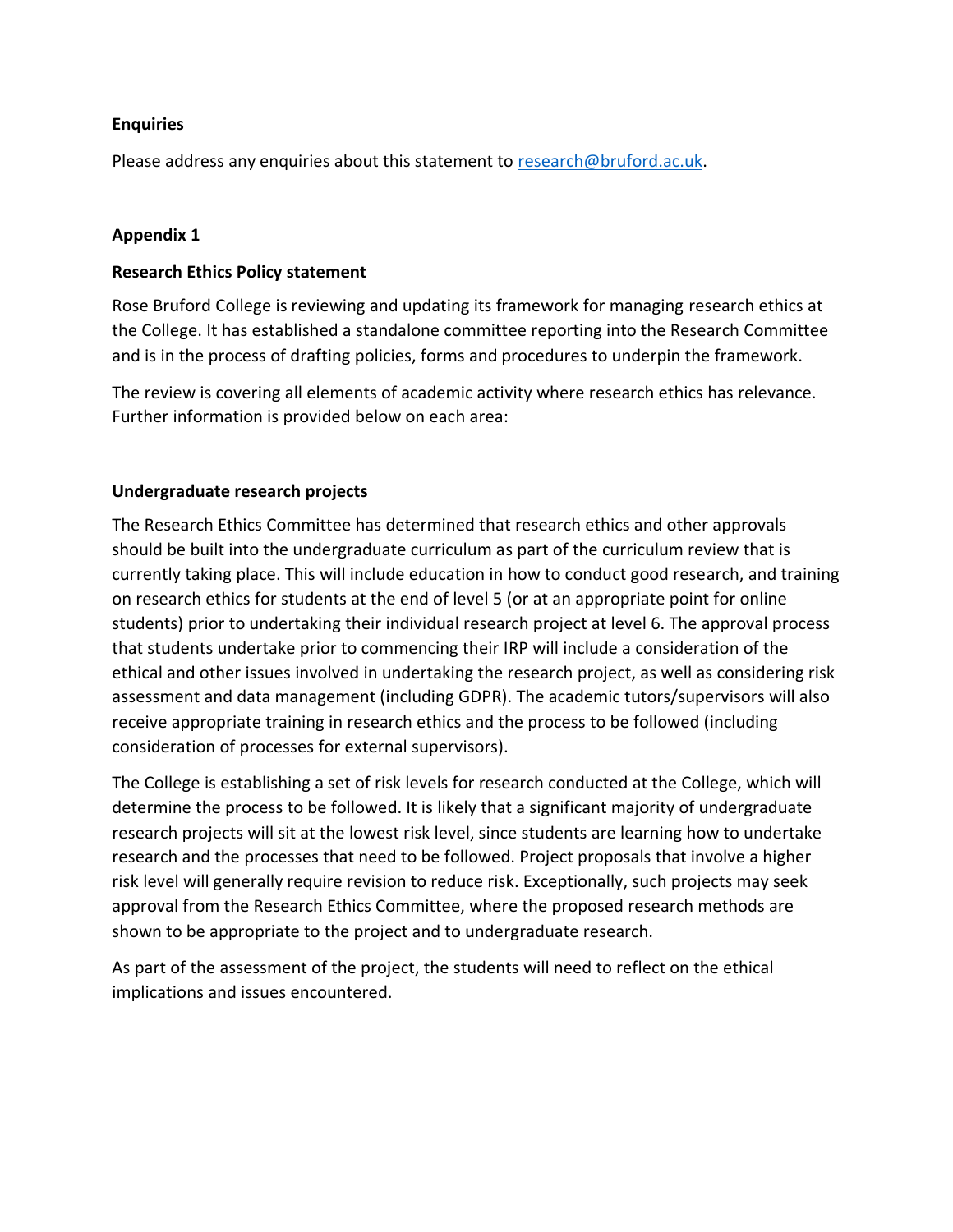### **Taught postgraduate research projects**

As with undergraduate students, students on taught postgraduate programmes will undertake research ethics training prior to starting their research project. This will take them through the process of developing their draft project and the issues they need to consider.

The application that they develop will be considered by their academic tutor, based on the risk levels established by the College Research Ethics Committee. The tutor will be able to approve low risk projects subject to reviewing the documentation provided (such as consent forms and information sheets) and ensuring that the student has considered all the issues involved.

For research that is of higher risk, and does not fall within the areas that individual tutors are able to approve, the student will have the option either to review and resubmit the project to ensure that it does fall within the lower risk category, or apply to the College Research Ethics Committee for approval.

The Research Ethics Committee will maintain oversight of research conducted at this and the undergraduate level and will require an annual report from each academic area on the numbers of projects reviewed, approved and carried out, and the issues encountered.

# **Research student (PhD) projects**

Research degrees at Rose Bruford College are awarded by the University of East London as part of the collaborative degree programme agreed between the two institutions. Research students are therefore required to apply and obtain ethical approval from the University of East London. The RBC Research Ethics Committee will keep a watching brief to ensure that the standards and requirements at both institutions are broadly consistent, and the research students will be able to seek guidance from the Committee should they wish to. The Research Committee regularly monitors progress of PhD researchers within the collaborative programme and can raise any issues arising with UEL.

# **Staff research**

Staff research at Rose Bruford College will require ethical approval where the research to be conducted involves human participants or raises other ethical concerns. Staff planning to undertake funded or unfunded research will need to complete a form, which will determine whether ethical approval is required.

For research conducted at the lowest risk level, staff who have received approved research ethics training within the past five years will be able to self-certify that this research is at the appropriate risk level and that they are ready to proceed, by notification to the Chair and Secretary of the Research Ethics committee. For staff who have not undergone the training, or